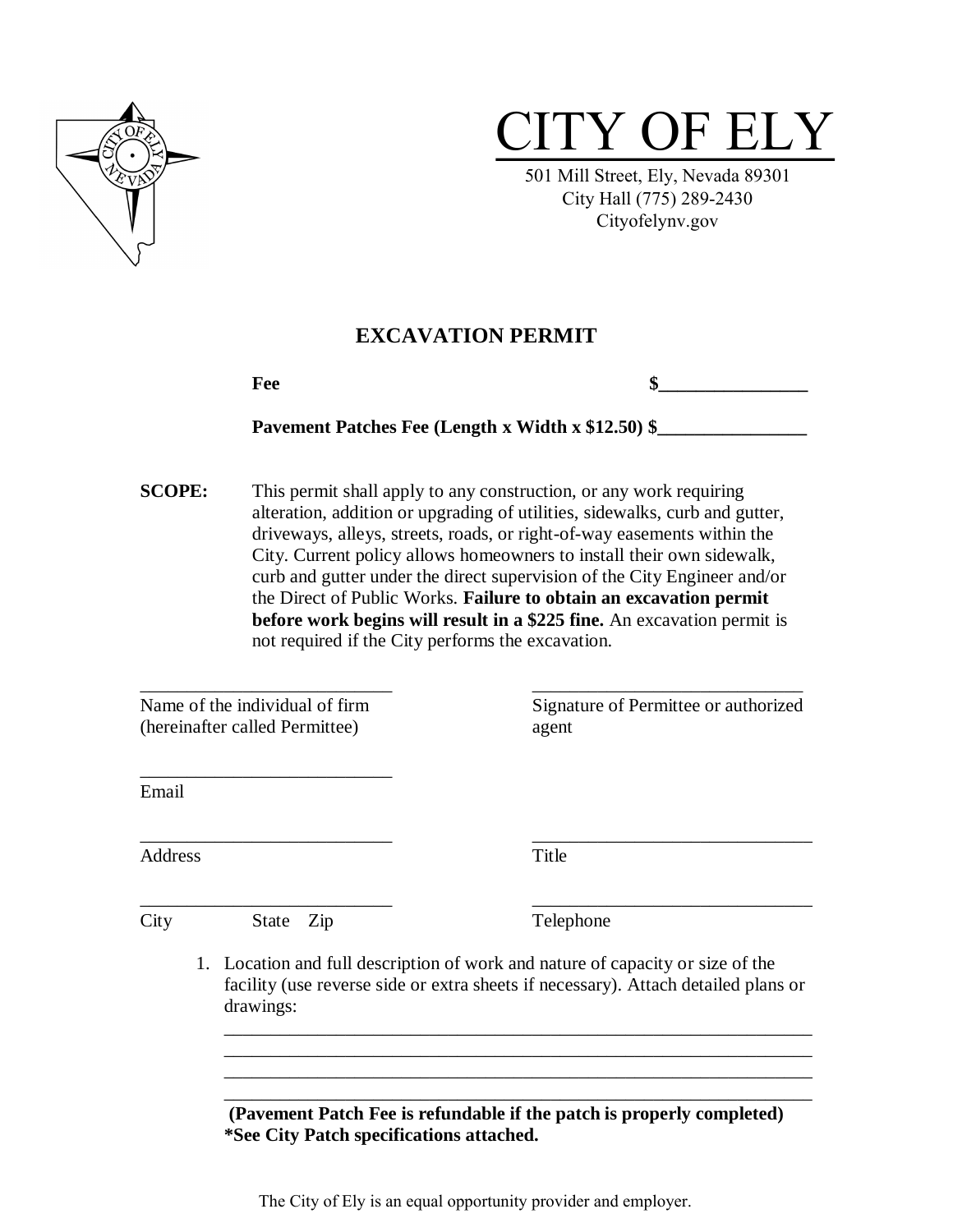- 2. Applicant will complete the following:
	- A. Estimated starting date for work:
	- B. Estimated completion date:
- 3. The Permittee must attach two (2) complete sets of copies of detailed plans, drawing or maps. This permit will not be processed without detailed plans which must at minimum show:
	- A. The street or alley alignment, including center line and right-of-way lines in relation to the proposed.
	- B. Color coding (with legend) showing the facilities to be installed, removed, abandoned and/or adjusted.
	- C. Directional orientation, i.e., north arrows, tangent bearings, ect., drawn to engineering or architectural scale.
	- D. Right-of-way, boundaries, relevant property lines, and significant topographic features.
	- E. Profile and/or cross-section drawings showing an elevation view of proposed works including overhead utility or underground utility or drainage installations in relation to street section.
	- F. Location of existing facilities, if changes, extensions or addition to the existing facilities are proposed.
	- G. A traffic control plan, showing the location of signs, barricades, flagmen, and other devices to protect the motoring and pedestrian traffic during construction when applicable or when required by the City Engineer.
	- H. Proposed and/or existing utilities in the area.
- 4. For the purpose of this permit, the following definition of titles as used herein shall apply:
	- A. City: City of Ely acting by and through its City Council, City Clerk, City Engineer or Designation Representatives.
	- B. Permittee: The corporation(s), person(s), entity(ies), or their agent(s) whom this permit may be issued.
- \*City of Ely is an equal opportunity provider and employer\* 5. If Permittee's utilities prevent City from making improvements in the future, Permittee shall be required to move their utilities at their own expense.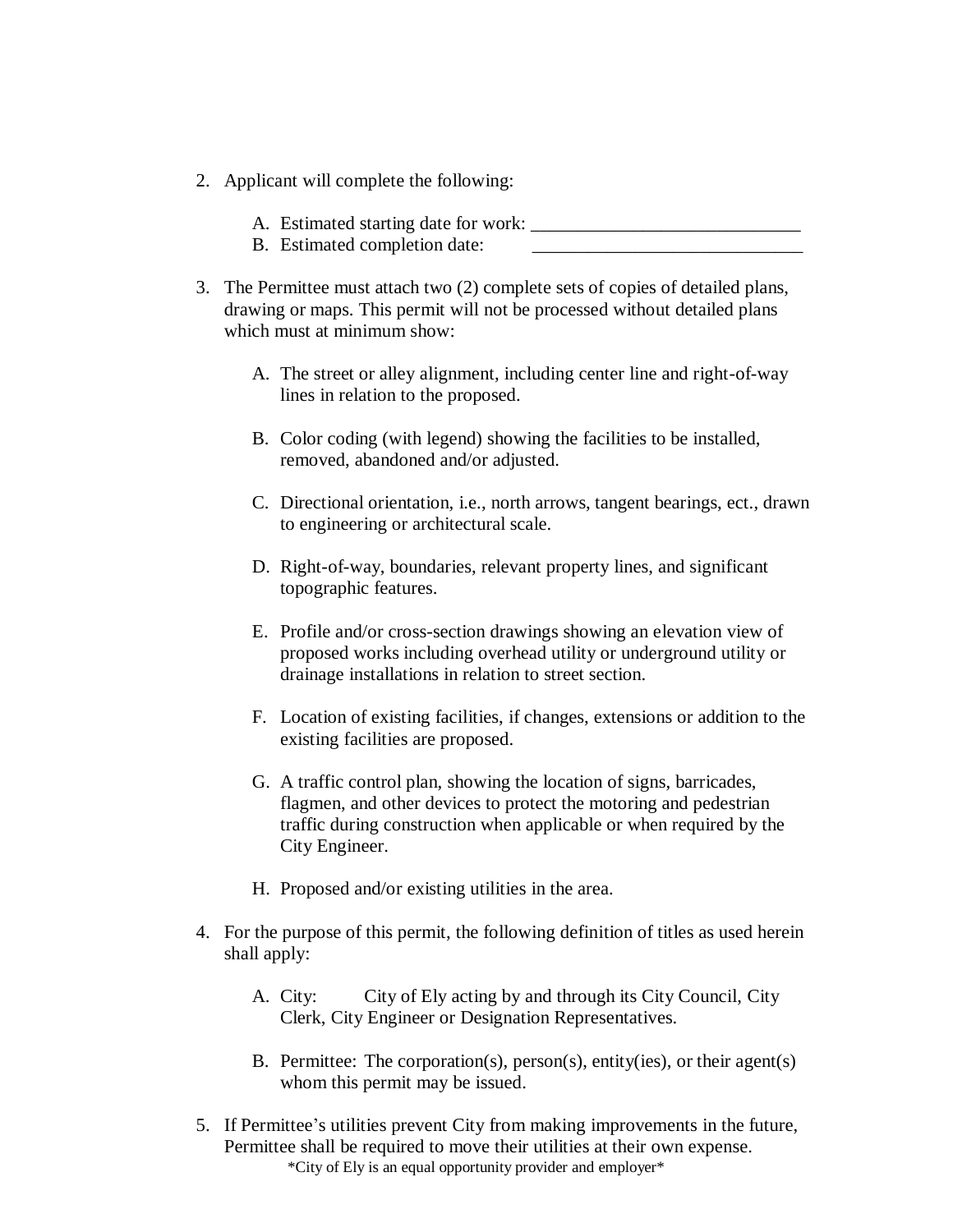| Subject to all terms, restrictions, and conditions contained herein, an |            |  |  |
|-------------------------------------------------------------------------|------------|--|--|
| excavation permit is here granted                                       | to perform |  |  |
| the work described.                                                     |            |  |  |

| <b>Ely City Engineer</b>                     |  |
|----------------------------------------------|--|
|                                              |  |
|                                              |  |
| By: Public Works Supervisor                  |  |
|                                              |  |
|                                              |  |
| <b>Typed or printed Contractor's Company</b> |  |
|                                              |  |
| <b>Contractors Signature</b>                 |  |
| <b>Title</b>                                 |  |
|                                              |  |

**Nevada Contractor's License Number**